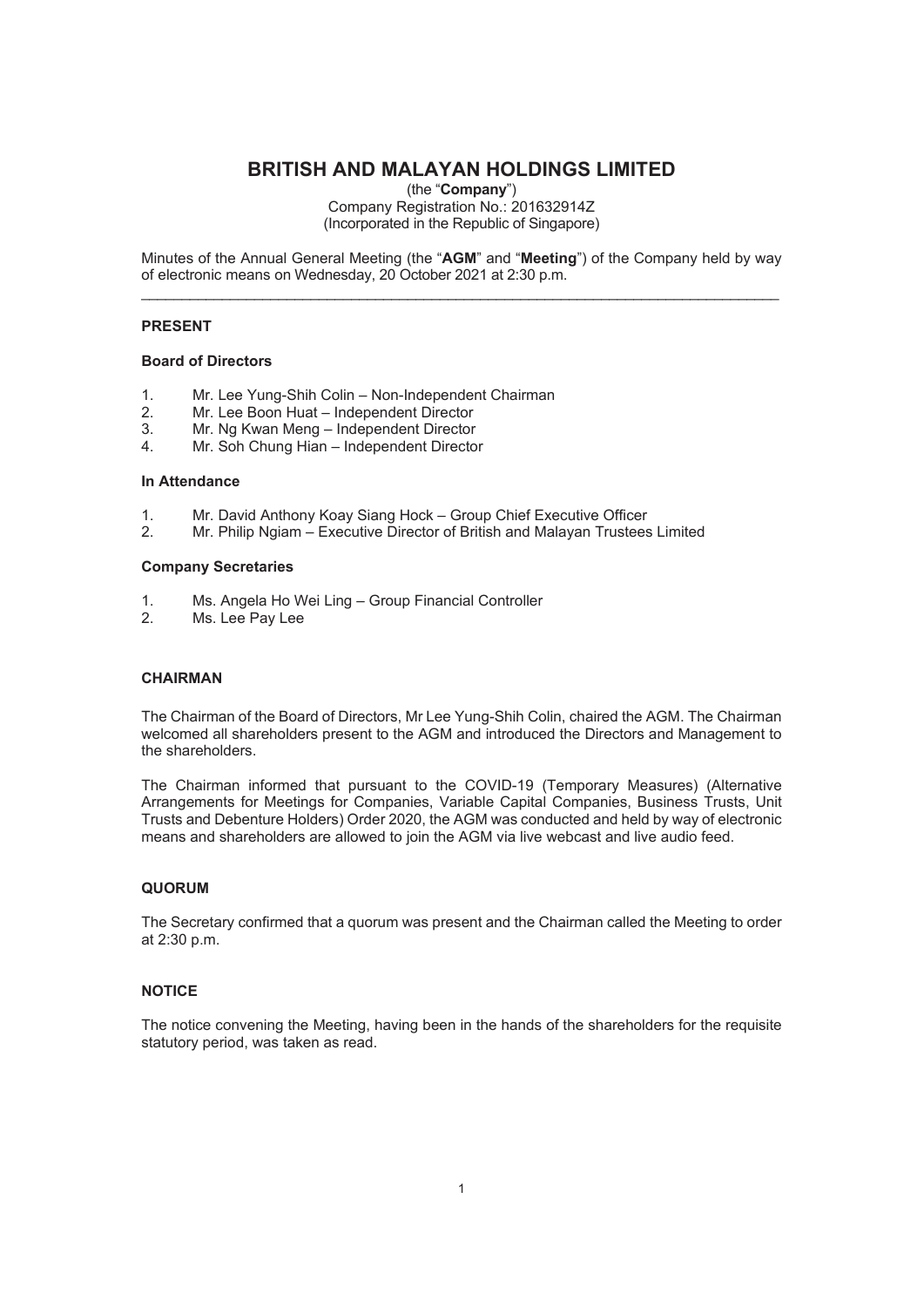*British and Malayan Holdings Limited Minutes of the Annual General Meeting held on 20 October 2021 Page 2 of 5* 

## **POLL VOTING PROCEDURES**

The Chairman informed that in his capacity as Chairman of the Meeting, he had been appointed as the proxy for some shareholders and that he had voted in accordance with their instructions for each of the resolutions in his capacity as the proxy.

 $\_$  . The contribution of the contribution of the contribution of the contribution of the contribution of the contribution of the contribution of the contribution of the contribution of the contribution of the contributio

The Chairman further informed that the Company had appointed Entrust Advisory Pte. Ltd. as Scrutineer for the poll at the AGM. All the proxy forms received by the Company by the cut-off time have been verified by the independent Scrutineer and confirmed to be in order.

#### **QUESTIONS FROM SHAREHOLDERS**

The Chairman informed that the Company had on 18 October 2021 announced the responses in addressing questions received from Securities Investors Associations (Singapore) on SGXNET.

There was no question raised by the shareholders at the AGM.

#### **ORDINARY BUSINESSES:**

## **1. ADOPTION OF AUDITED FINANCIAL STATEMENTS OF THE COMPANY FOR THE FINANCIAL YEAR ENDED 30 JUNE 2021 TOGETHER WITH THE DIRECTORS' STATEMENT AND THE INDEPENDENT AUDITOR'S REPORT THEREON**

The Audited Financial Statements of the Company for the financial year ended 30 June 2021 together with the Directors' Statement and the Independent Auditor's Report ("**FS2021**") thereon was tabled at the Meeting.

The results of the voting result were displayed:

| <b>Votes For</b> |            | <b>Votes Against</b> |            | <b>Total number of valid</b><br>votes |            |
|------------------|------------|----------------------|------------|---------------------------------------|------------|
| No. of shares    | Percentage | No. of shares        | Percentage | No. of shares                         | Percentage |
| 7.747.006        | 100        |                      | O          | 7.747.006                             | 100        |

Based on the results of the poll, the Chairman declared Ordinary Resolution 1 carried.

# **2. RE-ELECTION OF MR NG KWAN MENG AS A DIRECTOR**

It was noted that in accordance with Article 94 of the Company's Constitution, Mr Ng Kwan Meng would retire at the Meeting and being eligible, had offered himself for re-election as a Director of the Company. Mr Ng, if re-elected, would remain as the Chairman of the Remuneration Committee and a member of Audit and Risk Committee and Nominating Committee.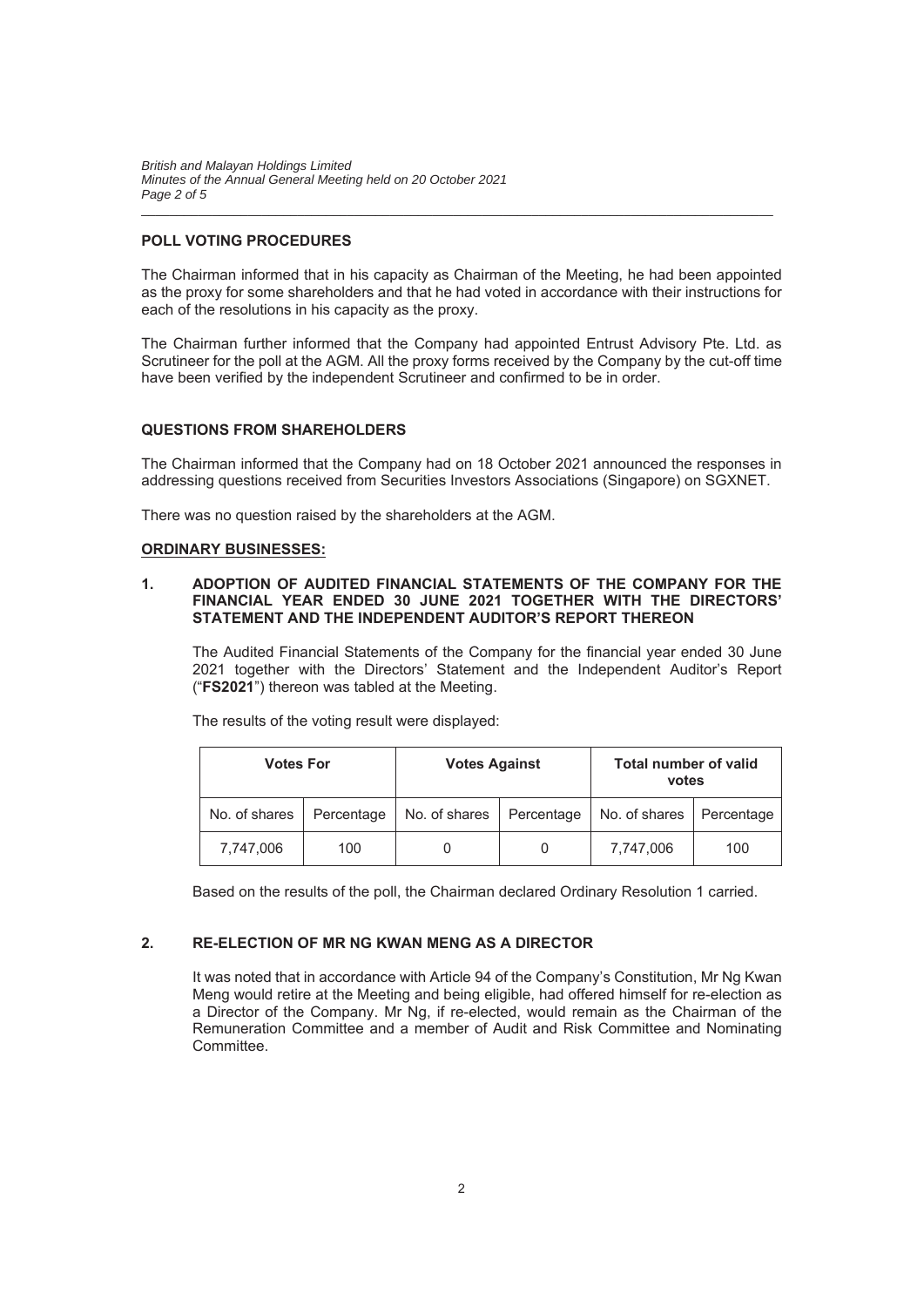## The results of the voting result were displayed:

| Votes For     |            | <b>Votes Against</b> |            | <b>Total number of valid</b><br>votes |            |
|---------------|------------|----------------------|------------|---------------------------------------|------------|
| No. of shares | Percentage | No. of shares        | Percentage | No. of shares                         | Percentage |
| 7,747,006     | 100        |                      |            | 7.747.006                             | 100        |

 $\_$  . The contribution of the contribution of the contribution of the contribution of the contribution of the contribution of the contribution of the contribution of the contribution of the contribution of the contributio

Based on the results of the poll, the Chairman declared Ordinary Resolution 2 carried.

# **3. RE-ELECTION OF MR SOH CHUNG HIAN AS A DIRECTOR**

It was noted that in accordance with Article 94 of the Company's Constitution, Mr Soh Chung Hian would retire at the Meeting and being eligible, had offered himself for reelection as a Director of the Company. Mr Soh, if re-elected, would remain as the Chairman of the Audit & Risk Committee and a member of Nominating Committee and Remuneration Committee.

The results of the voting result were displayed:

| <b>Votes For</b> |            | <b>Votes Against</b> |            | <b>Total number of valid</b><br>votes |            |
|------------------|------------|----------------------|------------|---------------------------------------|------------|
| No. of shares    | Percentage | No. of shares        | Percentage | No. of shares                         | Percentage |
| 7,747,006        | 100        |                      |            | 7,747,006                             | 100        |

Based on the results of the poll, the Chairman declared Ordinary Resolution 3 carried.

# **4. PAYMENT OF DIRECTORS' FEES FOR THE FINANCIAL YEAR ENDING 30 JUNE 2022, TO BE PAID QUARTERLY IN ARREARS**

The Directors had recommended the payment of S\$150,000 as Directors' fees for the financial year ending 30 June 2022, to be paid quarterly in arrears. The results of the voting result were displayed:

| <b>Votes For</b> |            | <b>Votes Against</b> |            | <b>Total number of valid</b><br>votes |            |
|------------------|------------|----------------------|------------|---------------------------------------|------------|
| No. of shares    | Percentage | No. of shares        | Percentage | No. of shares                         | Percentage |
| 7,747,006        | 100        |                      |            | 7.747.006                             | 100        |

Based on the results of the poll, the Chairman declared Ordinary Resolution 4 carried.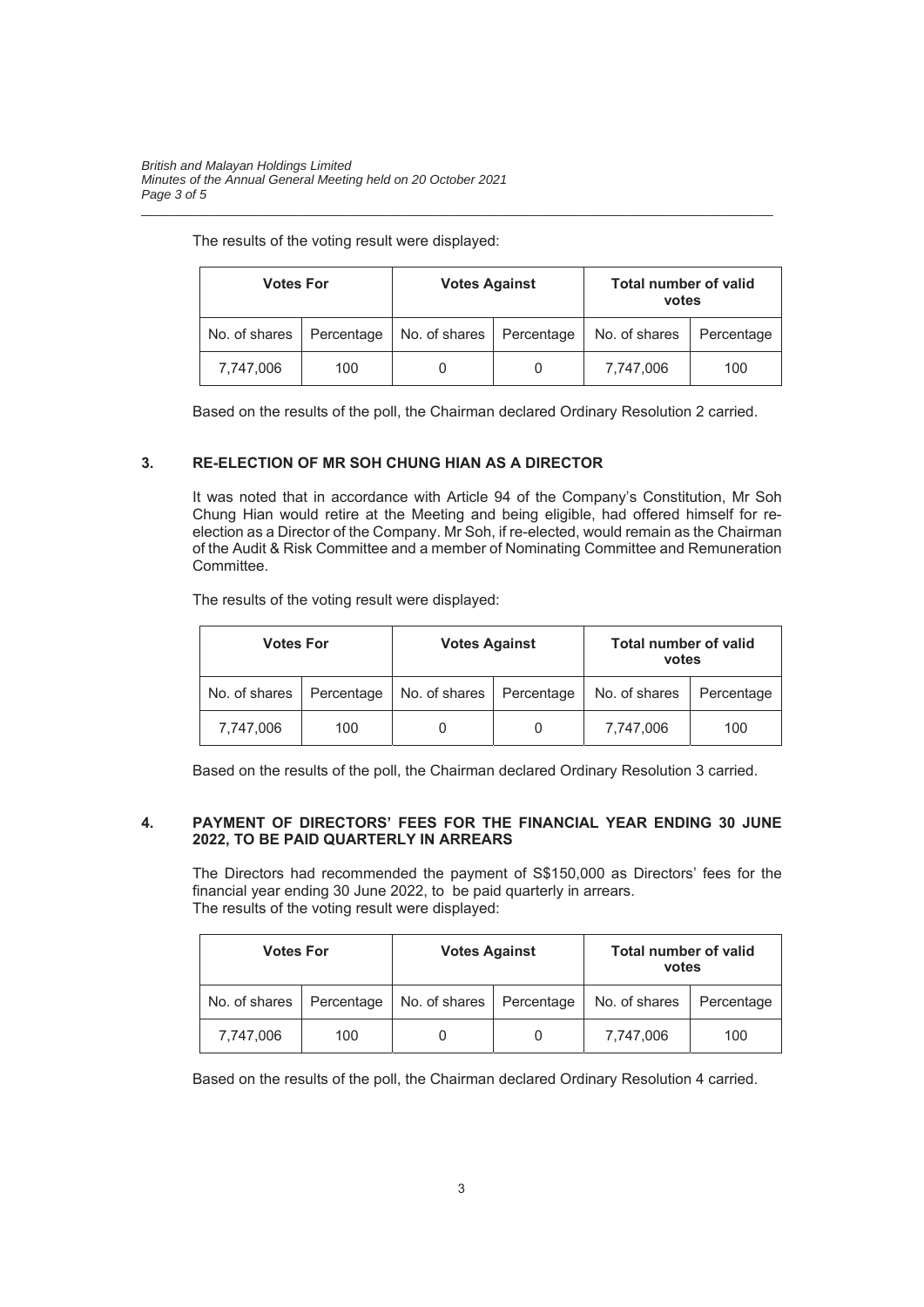*British and Malayan Holdings Limited Minutes of the Annual General Meeting held on 20 October 2021 Page 4 of 5* 

## **5. RE-APPOINTMENT OF MESSRS RSM CHIO LIM LLP AS THE COMPANY'S AUDITORS AND AUTHORISE THE DIRECTORS TO FIX THEIR REMUNERATION**

 $\_$  . The contribution of the contribution of the contribution of the contribution of the contribution of the contribution of the contribution of the contribution of the contribution of the contribution of the contributio

Resolution 5 was in relation to the re-appointment of Messrs RSM Chio Lim LLP as auditors of the Company and to authorise the directors to fix their remuneration. Messrs RSM Chio Lim LLP had expressed their willingness to accept re-appointment as Auditors of the Company.

The results of the voting result were displayed:

| <b>Votes For</b> |            | <b>Votes Against</b> |            | <b>Total number of valid</b><br>votes |            |
|------------------|------------|----------------------|------------|---------------------------------------|------------|
| No. of shares    | Percentage | No. of shares        | Percentage | No. of shares                         | Percentage |
| 7,747,006        | 100        |                      |            | 7,747,006                             | 100        |

Based on the results of the poll, the Chairman declared Ordinary Resolution 5 carried.

#### **SPECIAL BUSINESSES:**

## **6. AUTHORITY TO ISSUE SHARES**

Resolution 6 was to seek shareholders' approval for granting authority to the Directors to allot and issue shares in the capital of the Company pursuant to the provisions of Section 161 of the Companies Act, Chapter 50 and the Listing Rules of the Singapore Exchange Securities Trading Limited.

The full text of the resolution was set out in the Notice of AGM dated 5 October 2021.

The results of the voting result were displayed:

| <b>Votes For</b> |            | <b>Votes Against</b> |            | <b>Total number of valid</b><br>votes |            |
|------------------|------------|----------------------|------------|---------------------------------------|------------|
| No. of shares    | Percentage | No. of shares        | Percentage | No. of shares                         | Percentage |
| 7.747.006        | 100        |                      |            | 7.747.006                             | 100        |

Based on the results of the poll, the Chairman declared Ordinary Resolution 6 carried.

## **7. AUTHORITY TO ALLOT AND ISSUE SHARES UNDER BRITISH AND MALAYAN HOLDINGS EMPLOYEE SHARE OPTION SCHEME AND BRITISH AND MALAYAN HOLDINGS PERFORMANCE SHARE PLAN**

This resolution was to seek shareholders' approval for granting authority to the Directors to allot and issue shares in the capital of the Company pursuant to the exercise of the options under the British and Malayan Holdings Employee Share Option Scheme and British and Malayan Holdings Performance Share Plan.